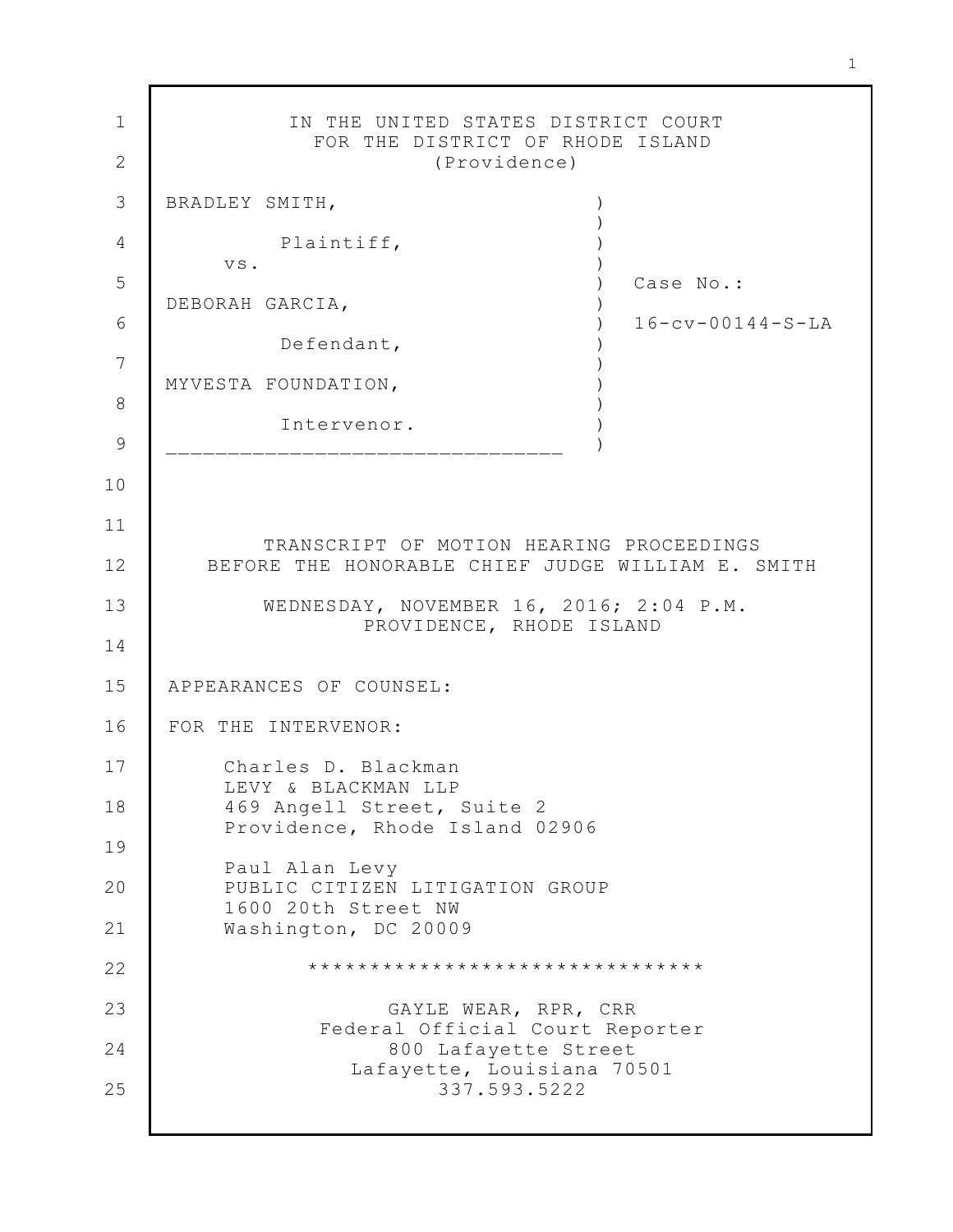1 2 3 4 5 6 7 8 9 10 11 12 13 14 15 16 17 18 19 20 21 22 23 24 25 November 16, 2016 2:04 P.M. ---o0o--- P R O C E E D I N G S ---o0o--- THE COURT: All right. Good afternoon. This is the matter of Bradley Smith versus Deborah Garcia. We're here on a motion to intervene, motion to vacate judgment, a motion to dismiss, and award attorney's fees. So, Counsel, let's have you identify yourselves for the record. MR. BLACKMAN: Your Honor, Charles Blackman. With me is pro hac vice counsel, Paul Levy, on behalf of the Myvesta Foundation. With the Court's permission, Mr. Levy would like to argue for us. THE COURT: Okay. That's fine. MR. LEVY: And I am Mr. Levy. THE COURT: I assumed that to be the case. Come on up. Go ahead. MR. LEVY: May it please the Court, I am Paul Alan Levy, appearing for the proposed intervenor, Myvesta Foundation. We are here asking the Court to grant Myvesta Foundation's motion for leave to intervene as a defendant so that it can then move to set aside a consent order that prejudices interests,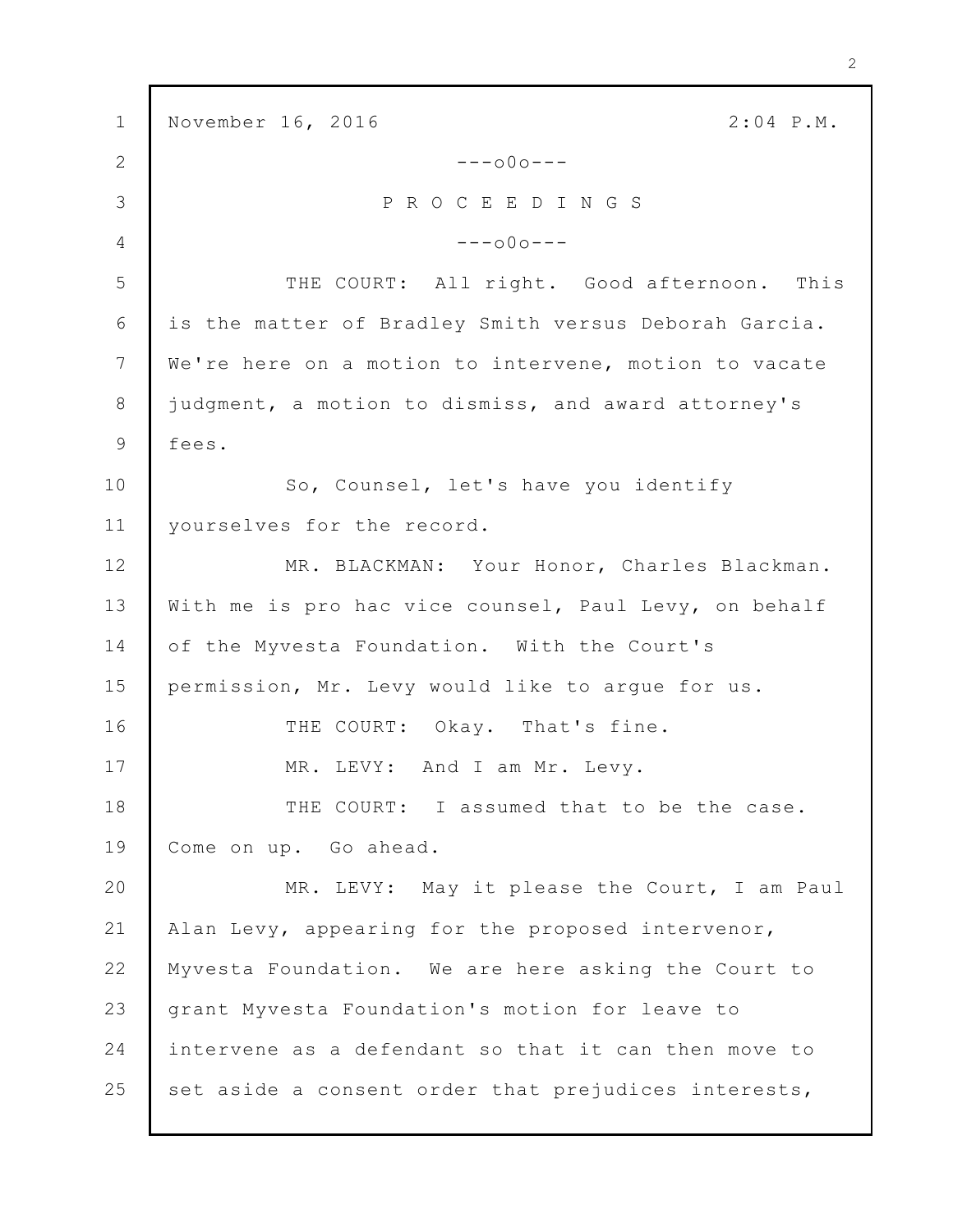1 and also seek dismissal of the case.

2 3 4 5 6 7 8 9 Simply put, as we see it, this is a fraudulent lawsuit purportedly filed pro se seeking relief that was purportedly consented to pro se, but where the real objective was to serve the interests of some unidentified third person -- we don't yet know who that was, although we can guess -- and by obtaining relief that's prejudicial to another third party, and that's my client, Myvesta.

10 11 12 13 14 15 16 17 18 19  $20$ It's a tactical maneuver that was used by somebody who was sophisticated to a certain extent, but unscrupulous to an extent. It was presumably an outfit that specializes in what's called search engine optimization, or in the trade known as *Black-Hat Search Engine Optimization*, taking advantage of the knowledge that Google and other search engines, when they're confronted with an order from a judge that declares the matter to be defamatory, will do the good-citizen thing by exercising its discretion to take the page that's determined to be defamatory out of the search index.

21 22 23 24 25 The complaint in this case is directed at harming Myvesta's interests. If we are right that Deborah Garcia is a fictional defendant, Myvesta is the only real defendant in this case. It's a consent order that prejudices Myvesta's interests, as a practical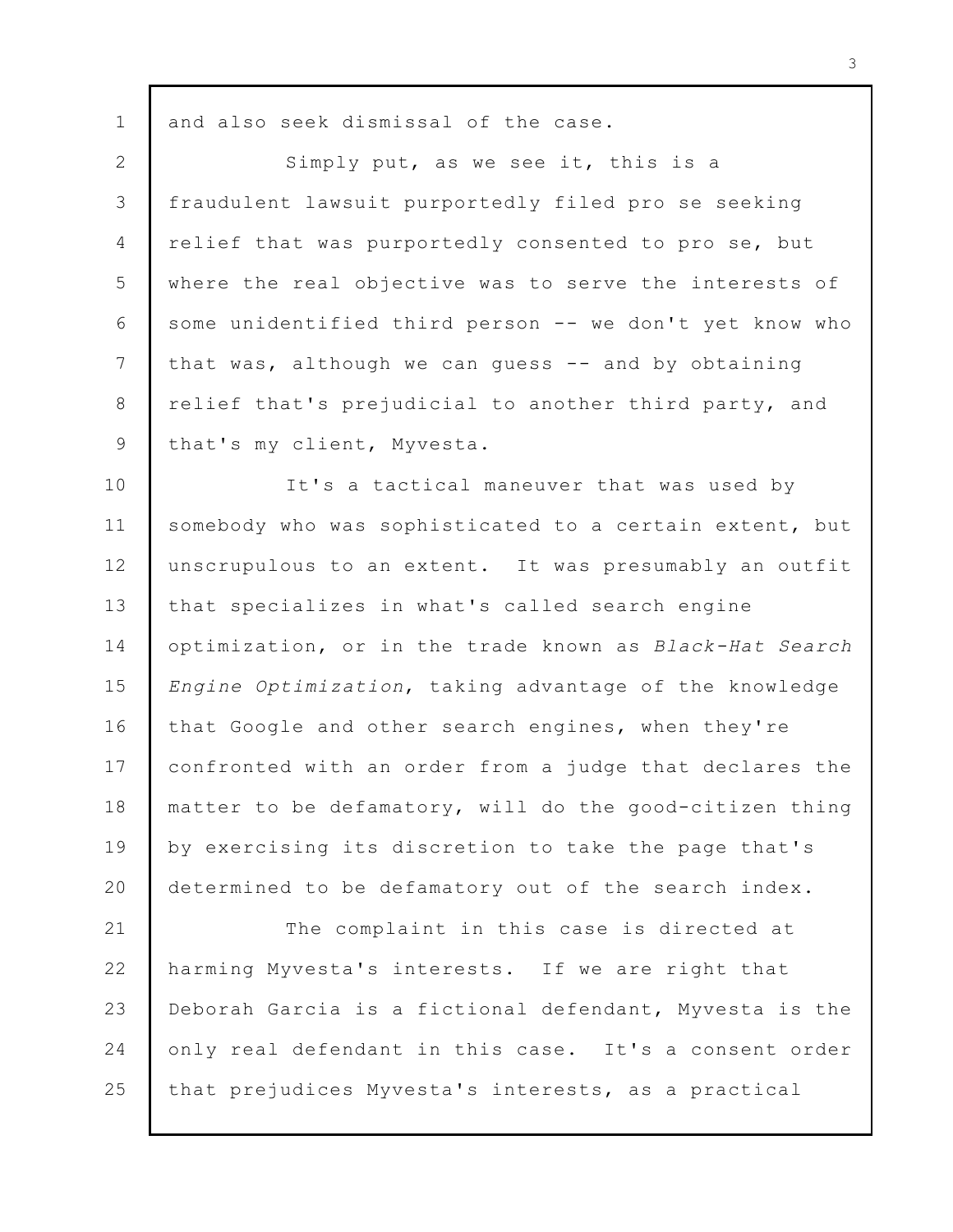| $\mathbf{1}$   | matter.                                                 |
|----------------|---------------------------------------------------------|
| $\overline{2}$ | We think the motion for leave to intervene              |
| 3              | was filed timely, and that's why we think it should be  |
| 4              | granted.                                                |
| 5              | THE COURT: Explain to me again what                     |
| 6              | Myvesta's interest is here.                             |
| $7\phantom{.}$ | MR. LEVY: Myvesta owns the blog on which the            |
| 8              | pages that the Court's consent order called for Google  |
| 9              | to take out of the search index, its search index,      |
| 10             | which Google honored.                                   |
| 11             | THE COURT: All right. Allegedly, it was the             |
| 12             | defendant or the alleged defendant who you think is a   |
| 13             | fictional person, Deborah Garcia --                     |
| 14             | MR. LEVY: Right.                                        |
| 15             | THE COURT: -- who allegedly wrote the blog              |
| 16             | entry that was claimed to be defamatory.                |
| 17             | MR. LEVY: The complaint alleges that Deborah            |
| 18             | Garcia is the author of two comments on blog articles   |
| 19             | on the Myvesta website. Although, the -- one of the     |
| 20             | curiosities of the case is that the comments were       |
| 21             | actually posted to different articles than the one that |
| 22             | were sought to be delisted in the consent order.        |
| 23             | THE COURT: Okay.                                        |
| 24             | MR. LEVY: So sophisticated, but perhaps a               |
| 25             | little sloppy as well.                                  |
|                |                                                         |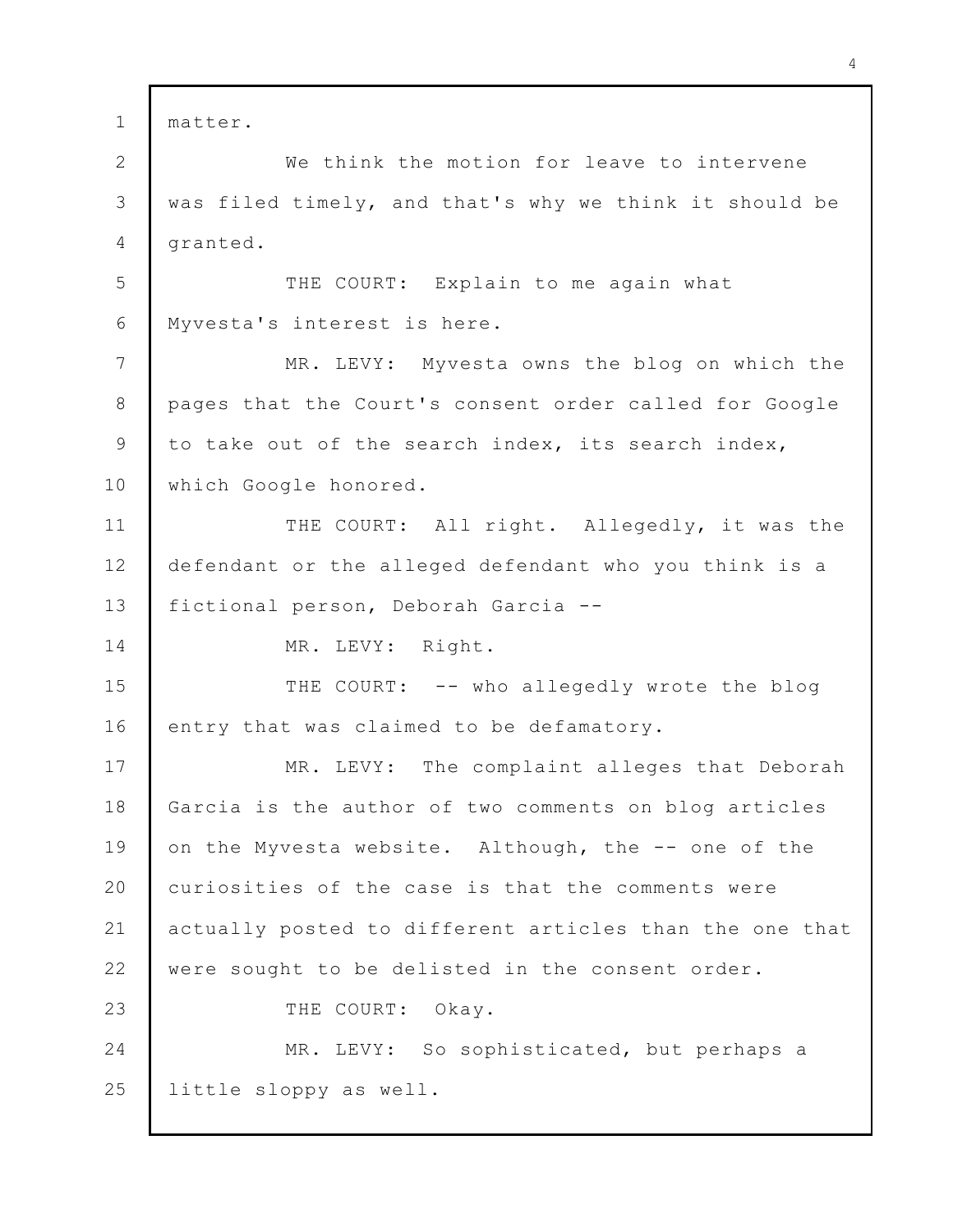1 2 3 4 5 6 7 8 9 10 11 12 13 14 15 16 17 18 19 20 21 22 23 24 25 THE COURT: Right. So now that I've learned more about this situation and read the reason -- one of the reasons this was scheduled was that I had read the blog entry from the -- was it Public Citizen, and this appears to be part of a pattern of cases that's filed. MR. LEVY: It appears. Professor Volokh has actually read more of the actual cases than I have. I have access to the Dropbox that contains many of them. But there appear to be a few dozen cases around the country like this, a half or two dozen of which seemed to be -- and I want to make clear this is only *seemed to be* -- linked to a single operative. THE COURT: Okay. So I had -- I tried to reach out, but it didn't work out, but I tried to reach out to the U.S. Attorney's office to attend here today because it seemed to me that now that I've read all these papers, that crimes may have been committed here. And I'm wondering if you have been in touch with any folks in law enforcement in any of the jurisdictions where these cases have been brought to initiate criminal investigations. MR. LEVY: To some extent, Your Honor. And I agree with you. I mean, we have resources and we want to be able to pursue discovery to figure out who ought to pay the attorney's fees under the anti-SLAPP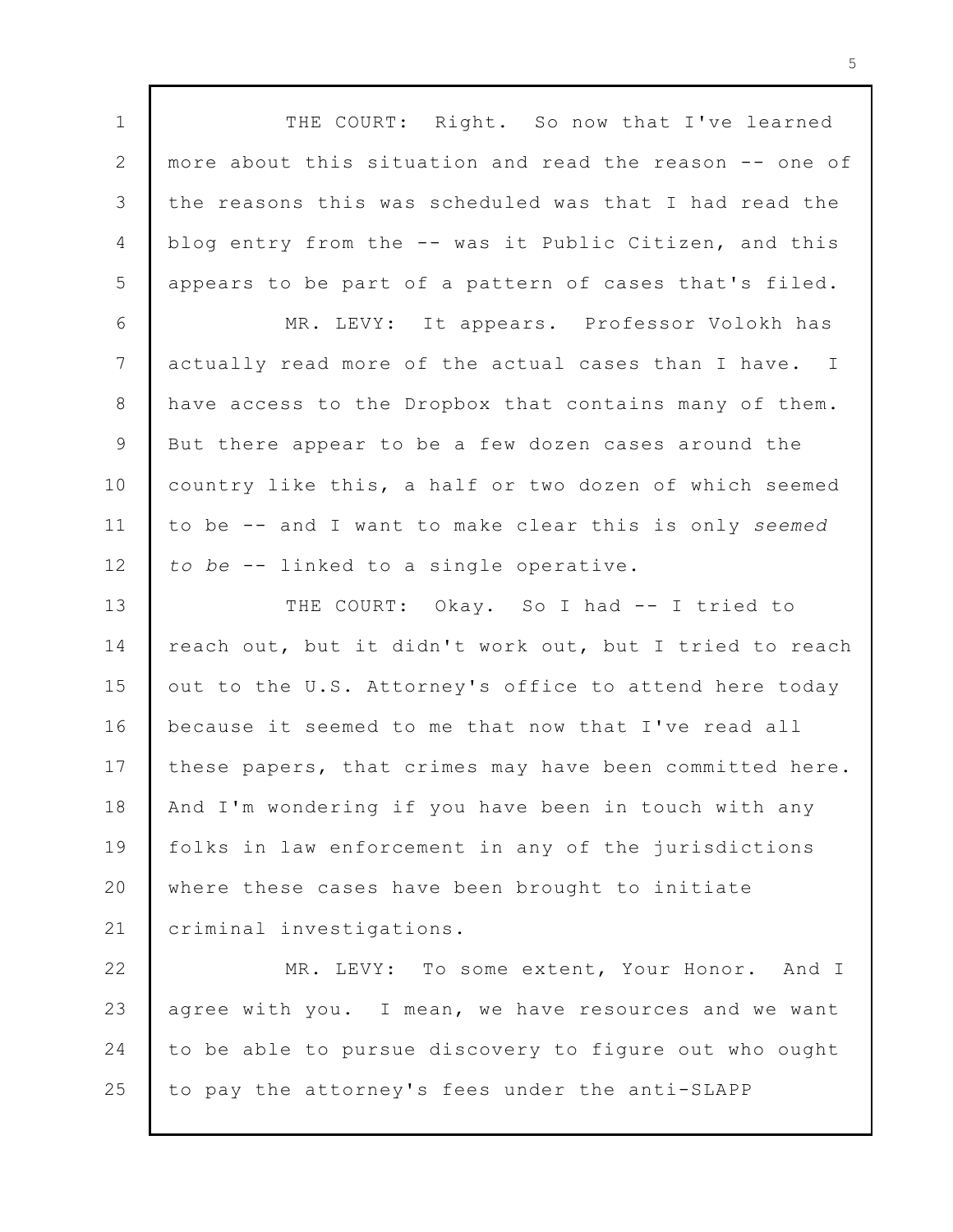1 2 3 4 5 6 7 8 9 10 11 12 13 14 15 16 17 18 19 20 21 22 23 24 25 statute, but it's my suspicion that the resources needed to deal with this problem are much more in the hands of the authorities. Because I'm on the public record, I'm not sure I want to give the other side information about what  $--$  which jurisdictions, but I do  $--$ THE COURT: That's fine. You don't have to do that. MR. LEVY: I do know that Professor Volokh, and I'm party to some communications relating to these communications, is in touch with authorities in at least two jurisdictions where such cases have been filed. And I would certainly encourage Your Honor - to the extent that Your Honor believes that the involvement of the U.S. Attorney for this district would be appropriate, I would certainly encourage that because in the end, I suspect that dealing with this problem is going to be beyond our needs -- beyond our means. You know, on the one hand, we would like to be -- sort of get our fees back under the SLAPP statute, but the most important thing is to put a stop to this so that it doesn't keep happening. It seems to me that what Your Honor says in this case and any subsequent investigations that come out and actions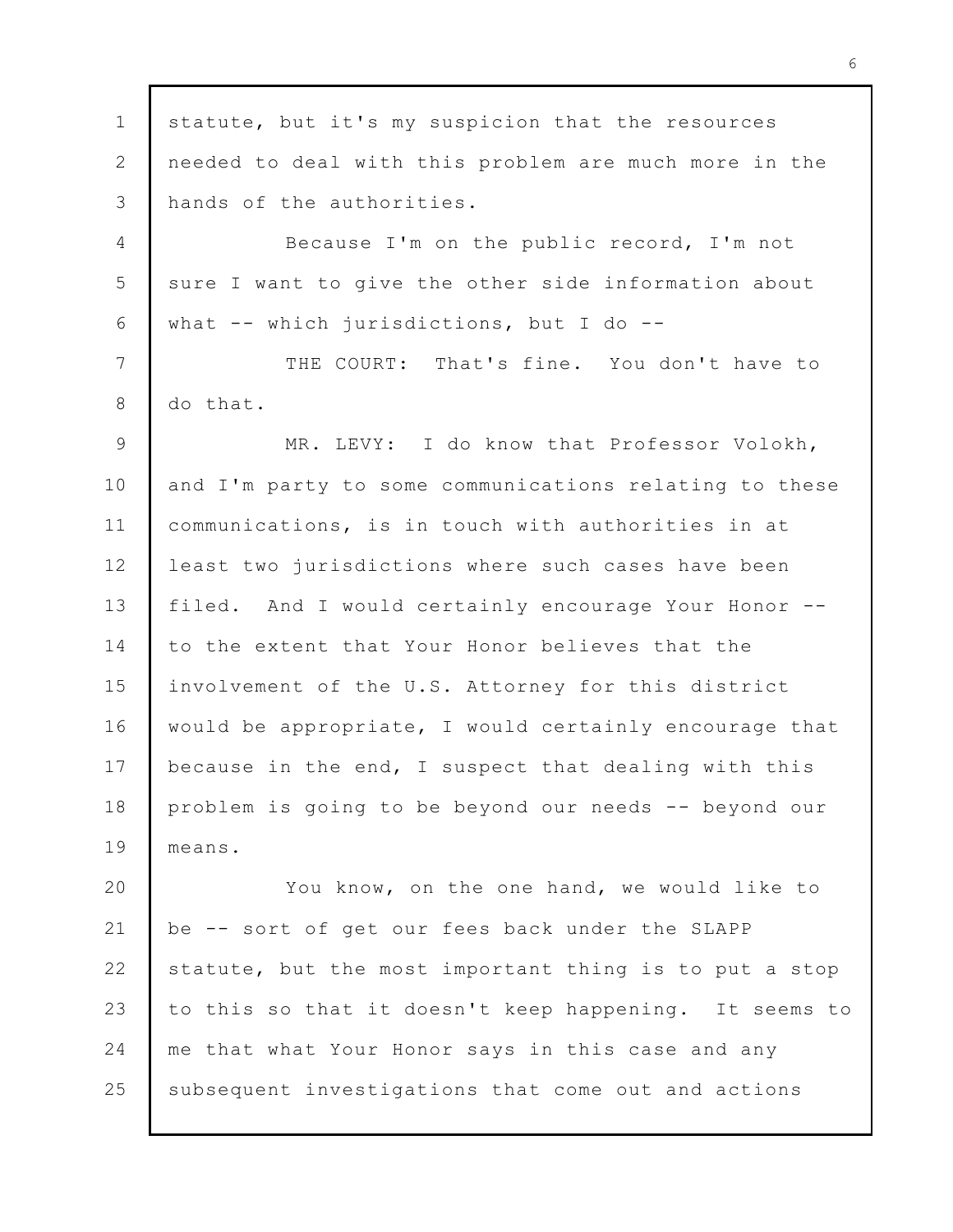1 2 3 4 5 6 7 8 9 10 11 12 13 14 15 16 17 18 19 20 21 22 23 24 25 that might be taken pursuant to those investigations, might well be the best medicine for the problems that have been brought to light here. THE COURT: Are there any other cases in which you've reached this point? MR. LEVY: This is the only case. I mean, I've been looking very hard for local counsel in Baltimore where some cases involving the interests of my client have been filed in state court. And I believe I have somebody, but I haven't gotten the final okay because it's a public interest group and they need to have their litigation committee pass on it, and they don't -- haven't yet sort of completed that process. I do hope to file something -- that is actually a case that was filed by a young lawyer who I think probably got in over his head. THE COURT: Um-hum. MR. LEVY: But there may be some accountability there. This morning, we were able to -- we asked in the clerk's office, and apparently the papers were brought to the court by a service entity. And the filing fee, unlike some other cases where the filing fee was paid with cash, the filing fee here was paid by check. So there may well be some traceability there.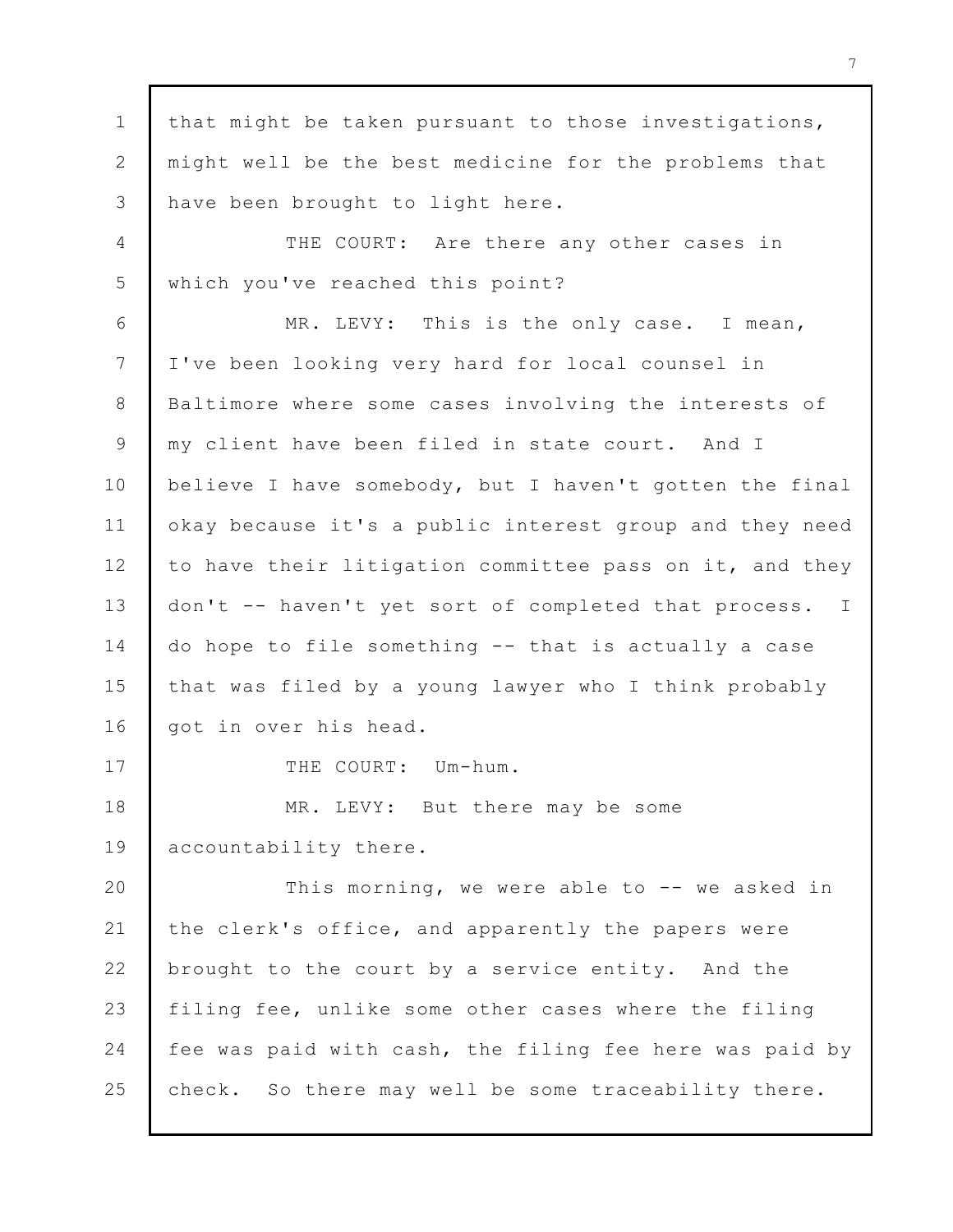1 2 3 4 5 6 7 8 9 10 11 12 13 14 15 16 17 18 19  $20$ 21 22 23 24 25 We would like the Court's permission to -because we filed the motion under the anti-SLAPP statute, there is an automatic stay of discovery. The SLAPP statute provides for specified discovery allowed on motion and for just cause, and we would like permission to take discovery to try to identify whoever it is who's behind this, number one, and whoever they're filing on behalf of, because the argument  $-$ - I mean, I can't say I've completed my research, but I think an argument can be made that the principal might be responsible for the actions taken by the agent. THE COURT: Now, if I understand some of the attachments that you included with your affidavit, it appears that you've been in touch with the attorney for Mr. Brad Smith. MR. LEVY: Yes. THE COURT: Now, Brad -- is Bradley Smith, who is purported to be the pro se plaintiff in this case, who now says he's not, but are you sure you got the right Brad Smith? MR. LEVY: Well, the address on the complaint or at least the address on the consent papers -- THE COURT: Yes. MR. LEVY: -- is the old address for the Rescue One Financial Company which was the topic of the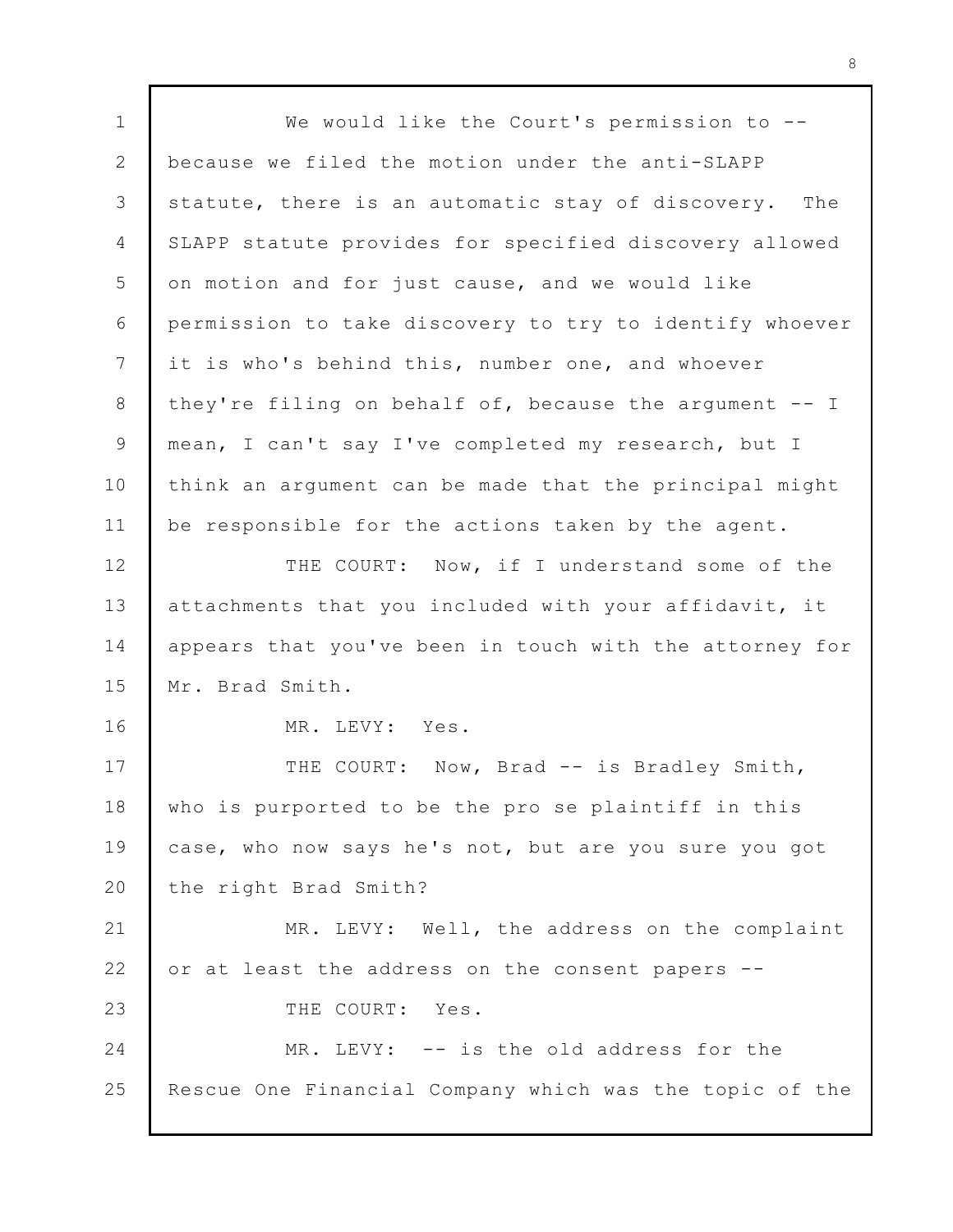1 2 3 4 blog article by Myvesta Foundation, and more specifically by Mr. Ruddie, which discusses the Rescue One Company. So I think we probably do have the right Brad Smith for that reason.

5 6 7 8 9 10 11 12 13 14 15 I actually had a former Public Citizen person, who is now a law student at UC Irvine, go by that address, and it's not there anymore. That company is no longer there; they've moved to a different location. But I think we have the right Bradley Smith. And, you know, from his perspective, I can imagine why he wouldn't want to be subject to personal jurisdiction in Rhode Island by appearing here, not to speak of spending money to send somebody here. I think his company may have a problem, but he individually has probably made a wise choice by not appearing.

16 17 THE COURT: Now, but he contends that the signature on the papers are forgeries; is that correct?

18 19 20 21 22 23 24 25 MR. LEVY: He said he didn't sign them. I think that's the same thing, but, yes. His lawyer represented to me that his client, Bradley Smith -- and the lawyer is somebody -- I mean, I don't know this lawyer, but he's a lawyer with a substantial firm. I have no reason to doubt the veracity of what he's telling me on behalf of his client. He says that his client says he did not sign the papers and did not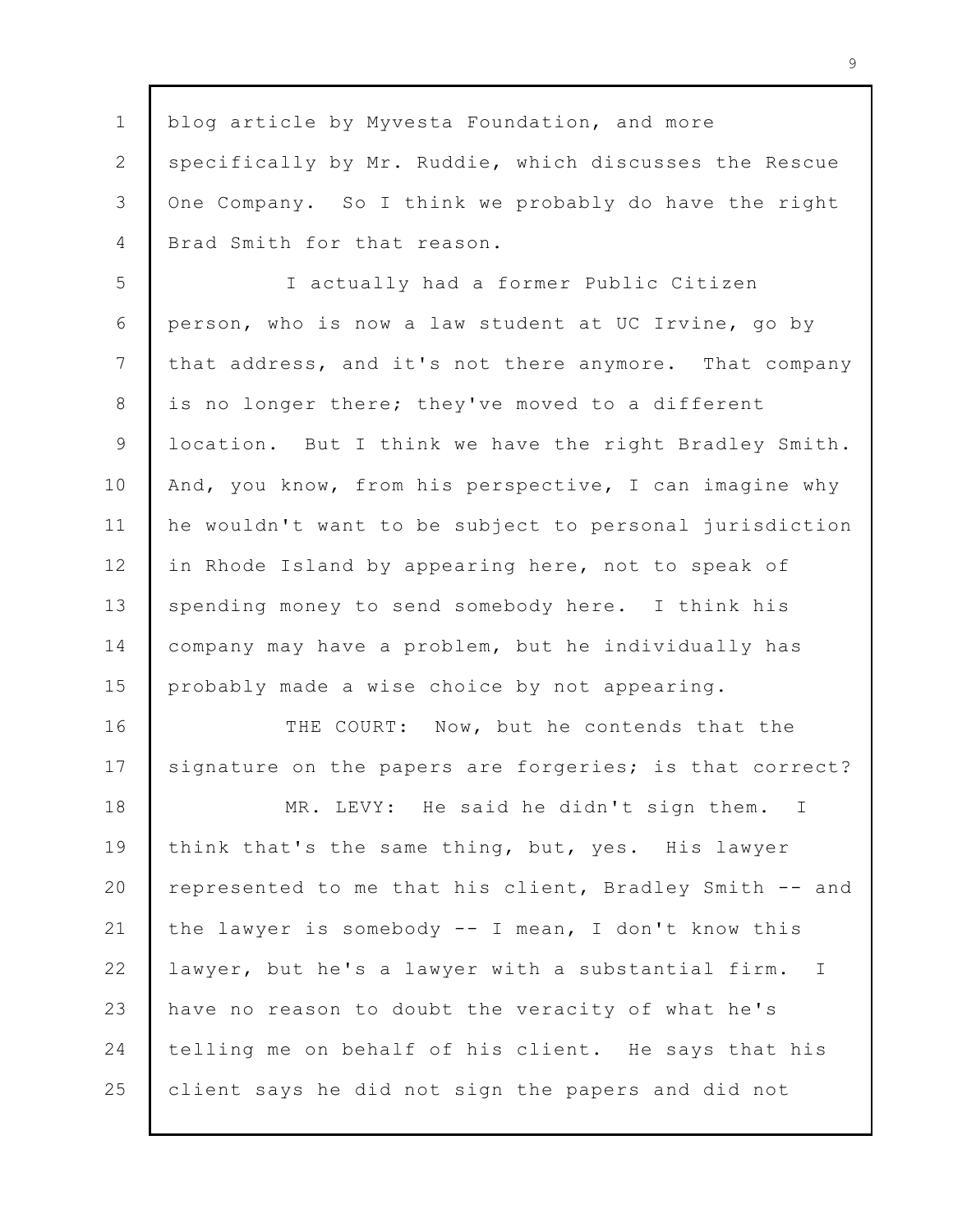1 2 3 4 5 6 7 8 9 10 11 12 13 14 15 16 17 18 19 20 21 22 23 24 25 authorize the filing of the papers in his name. THE COURT: All right. MR. LEVY: And I think you'll actually see that reflected in the email that explains why -- THE COURT: I did. I read the email. All right. So your plan, if I grant the motion for you to intervene as a defendant, you then become a defendant, but you've also filed a motion for -- to vacate the judgment, as well as the motion to dismiss and award attorney's fees; right? MR. LEVY: We have, although it's not -- I filed that as an attachment to our motion to intervene. THE COURT: Okay. MR. LEVY: I think the better course would be to set a schedule for an opposition to that, in case somebody wants to do -- I intend -- if the motion for leave to intervene is granted, and I would ask the Court to order the motions filed nunc pro tunc, perhaps, I would intend to serve the papers on Mr. Ruddie, who is the person who signed the contract with Rescue One Financial, just in case he wants to appear now. I can't imagine that he will, but he ought to have the chance. And meanwhile, I would like the opportunity to take discovery to figure out if in fact it was this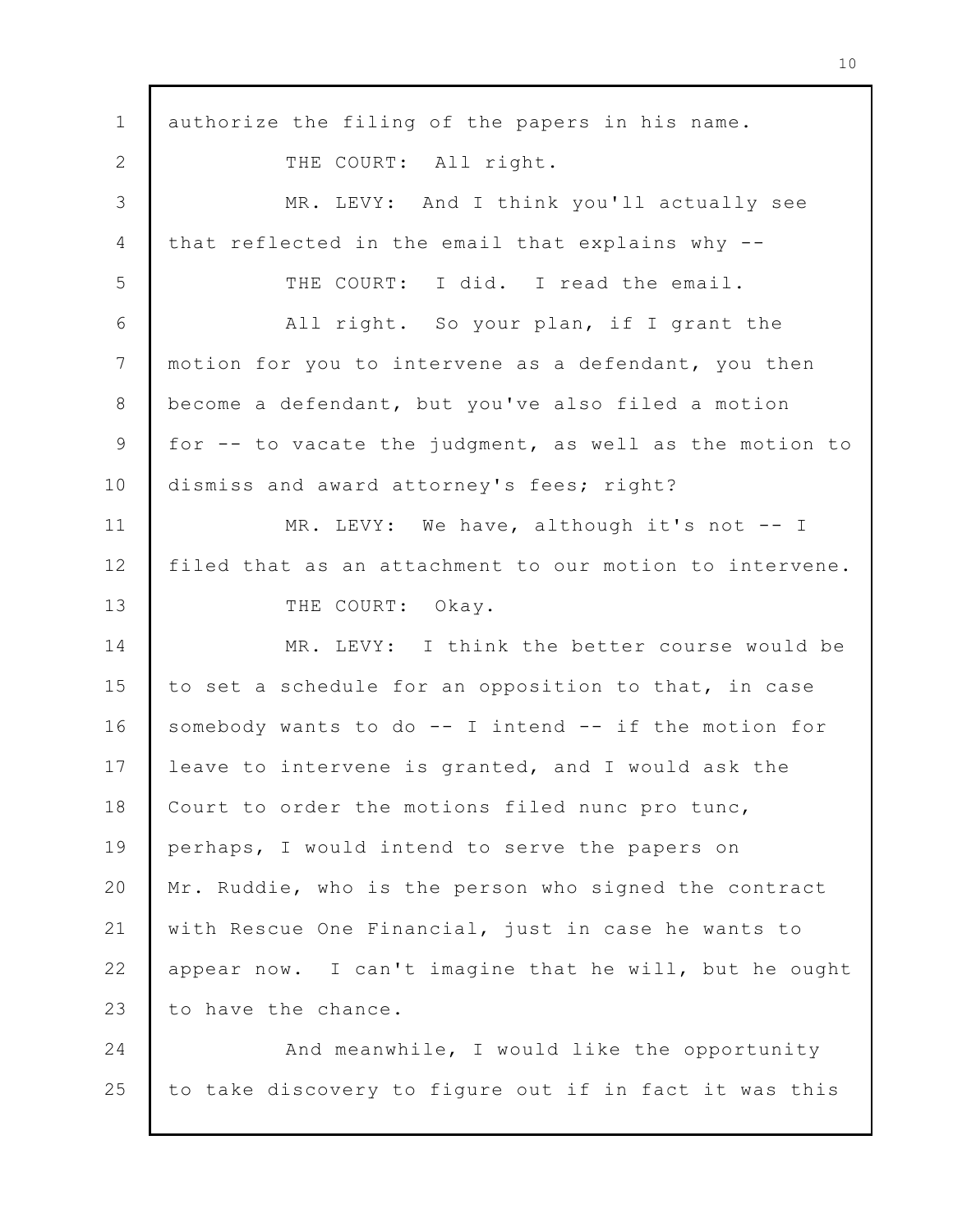1 2 3 4 5 6 7 8 9 10 11 12 13 14 15 16 17 18 19 20 21 22 23 24 25 person's company or, if not, who else. THE COURT: All right. Very good. So how much time do you want for the discovery that you would like to take? MR. LEVY: I'm going to be out of the country with my family from December 21 to January 12. I would like initially until March 1. THE COURT: Okay. All right. Then what I will do is I'll grant the motion to intervene on behalf of Myvesta Foundation and set a schedule for discovery until March -- did you say March 1st? MR. LEVY: I think March 1. THE COURT: That's fine. MR. LEVY: I expect that there may be some elusive characters on the other end of this case. I might end up asking for more, but I want to give myself and other people a hard deadline. THE COURT: That's fine. And then now that you're a -- your client is a defendant in the case, you can formally file the motion to vacate the judgment, and we'll give the other parties an opportunity to object to that. If there is no objection to the motion to vacate the judgment, then I'll grant the motion and vacate the judgment. So we'll see what transpires with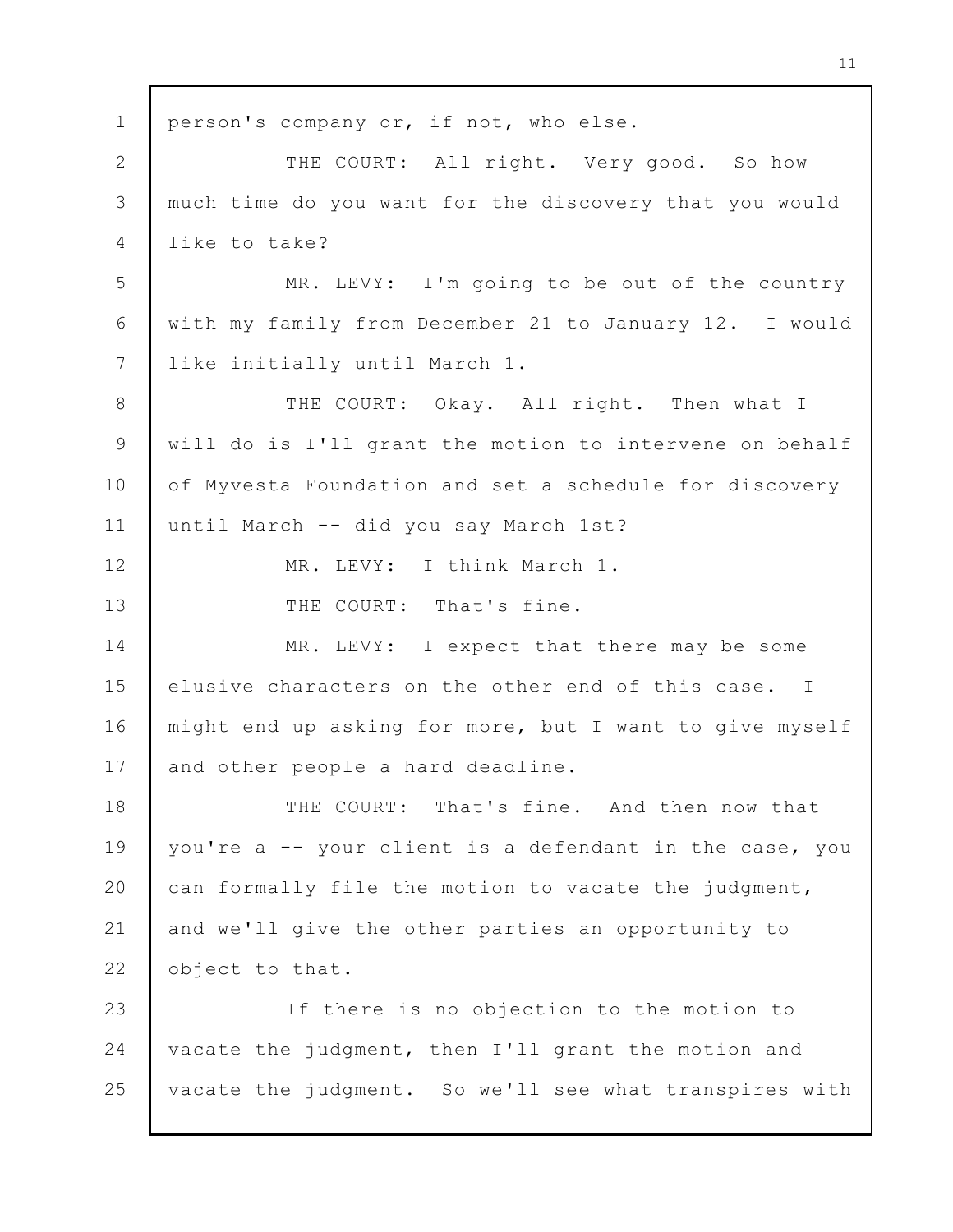1 2 3 4 5 6 7 8 9 10 11 12 13 14 15 16 17 18 19 20 21 22 23 24 25 that. And then you can docket at your leisure, I guess, the motion to dismiss. But I don't think you want to be filing a motion to dismiss while your discovery is ongoing. So... MR. LEVY: I'm not -- the practical problem for our client is getting, excuse me, getting the order vacated. THE COURT: Um-hum. MR. LEVY: I think you could actually grant a motion to dismiss, and we would then be pursuing discovery on the question of who owns attorney's fees. So I would like to file the motion. If Your Honor thinks it's better to keep it on hold, I can -- THE COURT: No. I'm certainly happy to have you move it -- MR. LEVY: Right. THE COURT: -- move it forward. MR. LEVY: Right. THE COURT: So I have no problem with you filing both at the same time, and -- MR. LEVY: Okay. THE COURT: -- give the parties an opportunity, whoever they are, to file whatever they want to file. But I'm also going to  $-$ - I am going to have a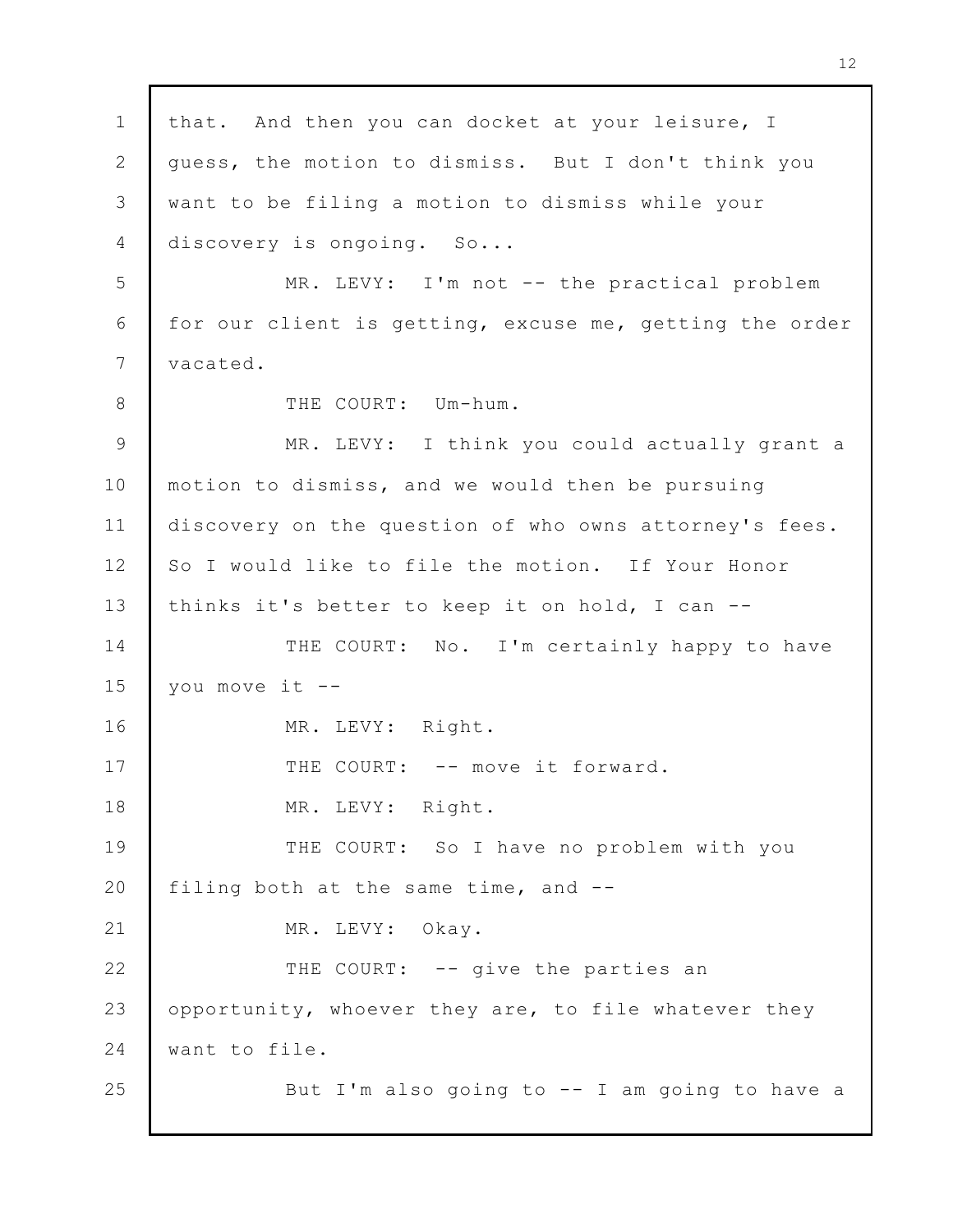1 2 3 4 5 6 7 8 9 10 11 transcript of this proceeding prepared, and I'm going to order the Clerk to send a copy of the file, all of your filings, as well as the transcript of this proceeding this afternoon to the United States Attorney's office for them to review because it does appear to me, as I said earlier, just at first blush, that there's potentially multiple crimes that have been committed, both fraud and potentially forgery. And various kinds of fraud, I think, are in play here, and so I think it is something that law enforcement should become aware of and investigate.

12 13 14 15 16 I'm embarrassed that this order, this consent order, was signed, but it shows you just how, you know, in a busy court, how something like this can happen. But I'm, frankly, if everything that's in here is true, which it appears to be, I'm pretty outraged about it.

17 18 19 20 21 22 23 24 25 MR. LEVY: If I may, Your Honor, it's our observation that these cases tend to be filed in big-city courts where, I mean, as a lawyer, I've been litigating for nearly 40 years now and I know the pressures that federal district court judges are under. And I'm not much in state court in big cities, but, I mean, I know they're under a heavy sort of paper caseload pressures as well, and somebody's taking advantage of that.